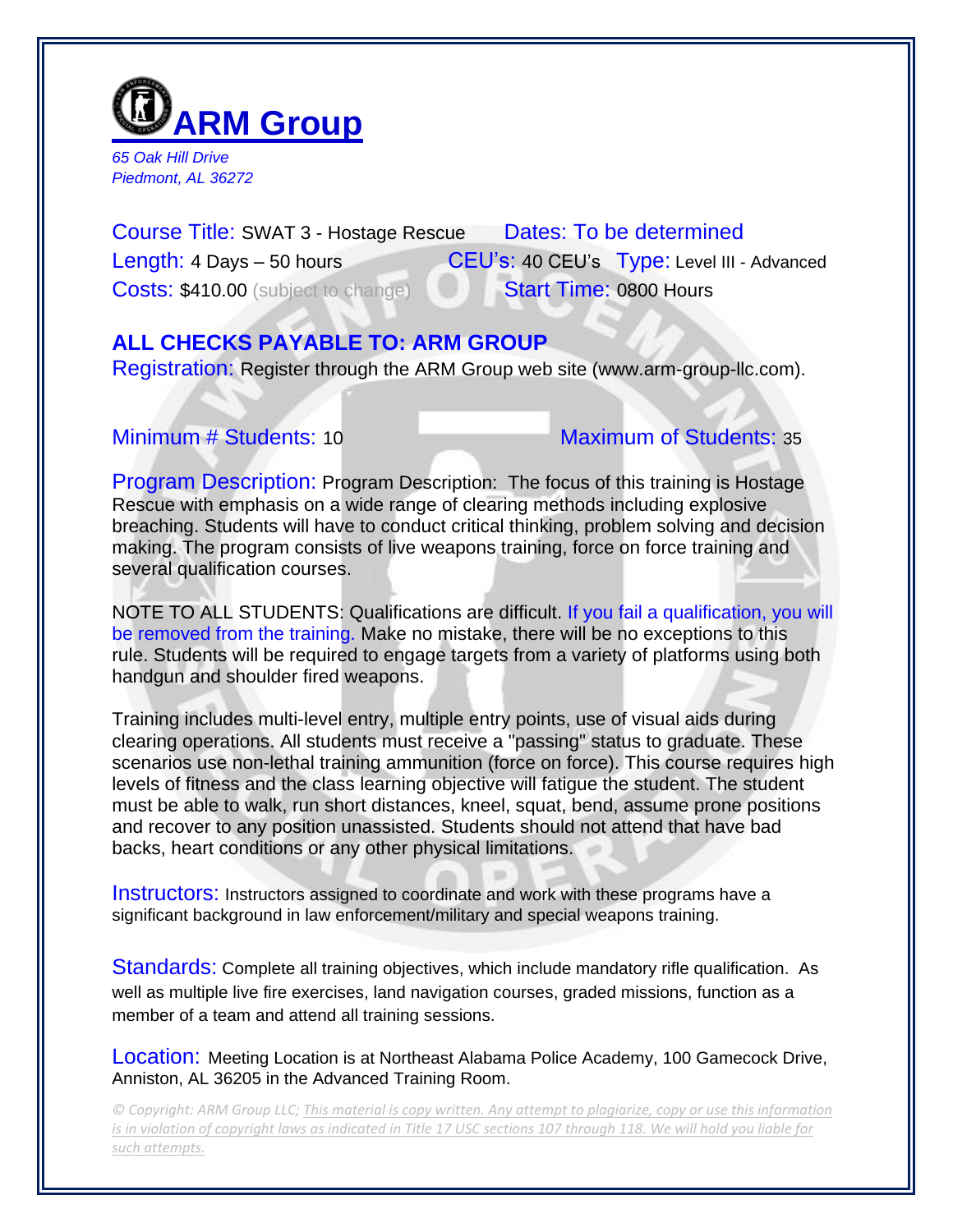Day 1 Meeting Location: Northeast Alabama Law Enforcement Academy, 100 Gamecock Drive, Anniston, AL 36205 (Exact Classroom # is to be determined). Signs will be posted on the morning of day 1 which classroom will be used.

Lodging: Tuition does not include lodging. Students must make their own arrangements.

Credentialing: This course is for certified, active and credentialed law enforcement officers only.

Range Location: Identified on the first day of class.

We train in all weather conditions except for lighting or other extremely hazardous conditions.

Lodging: AGAIN: Tuition does not include lodging. Students must make their own arrangements.

Firearms: The student should be able to load, unload, manipulate, handle and reload their firearm in a SAFE and CONTROLLED manner. The student should be familiar with their weapon systems and equipment and possess the basic knowledge to be able to disassemble their firearm for cleaning, maintenance, and problem solving. The student will learn the four weapon safety rules and abide by the rules at all times. We cannot afford an unsafe student in any class. Safety violations are dealt with swiftly.

## Each student needs to bring:

- o Wrap around eye protection/ear protection (bring lots of foam hearing protection)
- o Body armor/tactical vest/gas mask
- o Flashlight (weapon mounted and/or handheld) with lots of spare batteries
- o Serviceable duty pistol and rifle with 3 magazines
- o Ammunition for duty pistol: 200 Rounds
- o Ammunition for duty rifle or sub-gun: 250 Rounds
- o Long sleeve t-shirt or light weight jacket
- o 150 Simunition© FX Marking Cartridges ® for pistol; Force on Force Round or other nonlethal training ammunition that fits Glock Simunition© FX Marking weapons
- $\circ$  100 Force on Force 5.56 rounds

NOTE: This course uses non-lethal training ammunition during force-on-force training. Students must bring items that cover all exposed skin during training. Bring something to cover your neck, arms, hands and pad the groin area.

*© Copyright: ARM Group LLC; This material is copy written. Any attempt to plagiarize, copy or use this information is in violation of copyright laws as indicated in Title 17 USC sections 107 through 118. We will hold you liable for such attempts.*